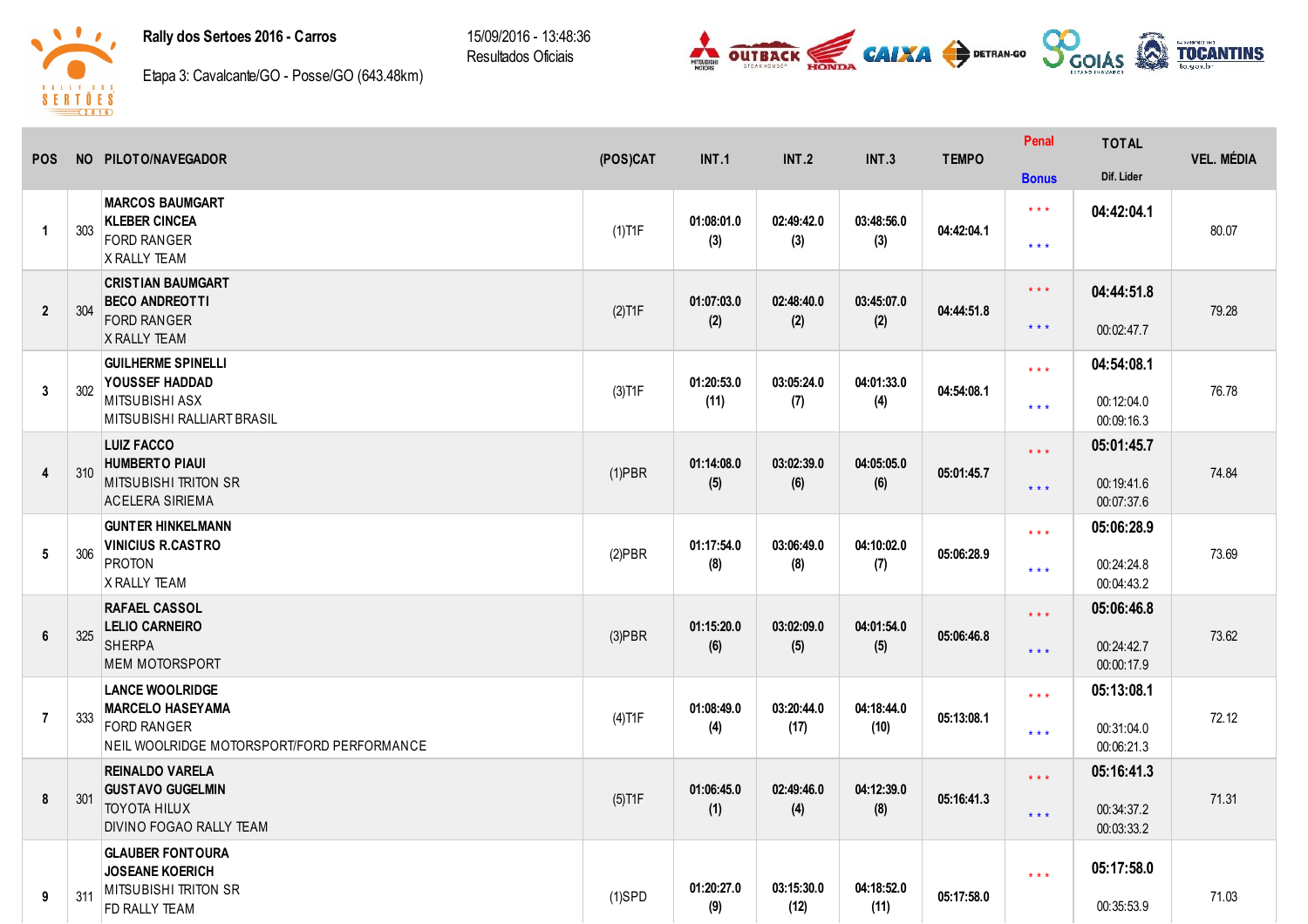|    |     |                                                                                                     |           |                    |                    |                    |            | $***$                                              | 00:01:16.7                             |       |
|----|-----|-----------------------------------------------------------------------------------------------------|-----------|--------------------|--------------------|--------------------|------------|----------------------------------------------------|----------------------------------------|-------|
| 10 | 334 | <b>FABRICIO BIANCHINI</b><br>JOSE CAIO R. DOS SANTOS<br><b>T-REX</b><br><b>MEM MOTORSPORT</b>       | $(1)$ PT1 | 01:17:48.0<br>(7)  | 03:12:13.0<br>(9)  | 04:18:33.0<br>(9)  | 05:18:30.8 | 00:00:10<br>$***$                                  | 05:18:40.8<br>00:36:36.7<br>00:00:42.8 | 70.87 |
| 11 | 356 | <b>LUCAS TEIXEIRA</b><br><b>RAFAEL DIAS</b><br><b>SHERPA</b><br><b>HND RACING</b>                   | $(4)$ PBR | 01:21:57.0<br>(12) | 03:12:51.0<br>(10) | 04:20:33.0<br>(13) | 05:18:37.1 | 00:01:00<br>$\star\star\star$                      | 05:19:37.1<br>00:37:33.0<br>00:00:56.3 | 70.66 |
| 12 | 338 | <b>FABIO RUEDIGER</b><br><b>EDUARDO BAMPI</b><br>MITSUBISHI L200RS<br>MANDACARU RALLY TEAM          | $(2)$ SPD | 01:20:52.0<br>(10) | 03:13:38.0<br>(11) | 04:20:05.0<br>(12) | 05:19:40.1 | $\star$ $\star$ $\star$<br>$***$                   | 05:19:40.1<br>00:37:36.0<br>00:00:03.0 | 70.65 |
| 13 | 326 | PEDRO PRADO<br><b>JOAQUIM BICUDO</b><br>MITSUBISHI X 10<br>X RALLY TEAM                             | $(2)$ PT1 | 01:24:17.0<br>(16) | 03:20:11.0<br>(15) | 04:28:01.0<br>(16) | 05:28:11.3 | $\star$ $\star$ $\star$<br>$***$                   | 05:28:11.3<br>00:46:07.2<br>00:08:31.2 | 68.82 |
| 14 | 317 | THIAGO RIZZO DA SILVA<br><b>IVO MAYER</b><br><b>MITSUBISHI TRITON SR</b><br><b>TOP RALLY TEAM</b>   | $(3)$ SPD | 01:22:49.0<br>(13) | 03:17:24.0<br>(13) | 04:25:20.0<br>(14) | 05:28:22.9 | $\star$ $\star$ $\star$<br>$\star \star \star$     | 05:28:22.9<br>00:46:18.8<br>00:00:11.6 | 68.78 |
| 15 | 315 | <b>VALDIR DE LACERDA</b><br><b>ISAC PINTO</b><br>MITSUBISHI TRITON SR<br><b>RALLY SC</b>            | $(4)$ SPD | 01:25:22.0<br>(18) | 03:21:18.0<br>(19) | 04:31:06.0<br>(17) | 05:33:41.3 | $\star$ $\star$ $\star$<br>$***$                   | 05:33:41.3<br>00:51:37.2<br>00:05:18.4 | 67.68 |
| 16 | 335 | <b>CLEBER R.ROSA</b><br><b>JOAO V.RIBEIRO</b><br><b>TRITON X16</b><br>X RALLY TEAM                  | $(5)$ PBR | 01:25:12.0<br>(17) | 03:21:10.0<br>(18) | 04:31:20.0<br>(18) | 05:34:25.8 | $\star$ $\star$ $\star$<br>$***$                   | 05:34:25.8<br>00:52:21.7<br>00:00:44.5 | 67.53 |
| 17 | 336 | <b>BARTOLOMEU CARVALHO</b><br>JOSELITO DE MELO<br><b>MITSUBISHI TRITON SR</b><br>TUPAN RALLY TEAM   | $(5)$ SPD | 01:27:40.0<br>(20) | 03:28:15.0<br>(23) | 04:41:03.0<br>(20) | 05:46:23.7 | $\star$ $\star$ $\star$<br>00:01:52                | 05:44:31.7<br>01:02:27.6<br>00:10:05.9 | 65.55 |
| 18 | 332 | <b>JOSE NOGUEIRA</b><br><b>ALYSON ANTUNES</b><br><b>SHERPA</b><br><b>MANDACARU RALLY TEAM</b>       | $(6)$ PBR | 01:28:16.0<br>(21) | 03:30:07.0<br>(24) | 04:44:29.0<br>(22) | 05:48:40.1 | 00:01:00<br>$\star$ $\star$ $\star$                | 05:49:40.1<br>01:07:36.0<br>00:05:08.4 | 64.59 |
| 19 | 339 | <b>NADIMIR DE OLIVEIRA</b><br><b>RICARDO A.DA SILVA</b><br>MITSUBISHI TR4ER<br><b>MAINHA RACING</b> | (1)PD2    | 01:28:48.0<br>(22) | 03:27:04.0<br>(22) | 04:43:09.0<br>(21) | 05:49:59.8 | $\star$ $\star$ $\star$<br>$\star$ $\star$ $\star$ | 05:49:59.8<br>01:07:55.7<br>00:00:19.7 | 64.53 |
|    |     |                                                                                                     |           |                    |                    |                    |            |                                                    |                                        |       |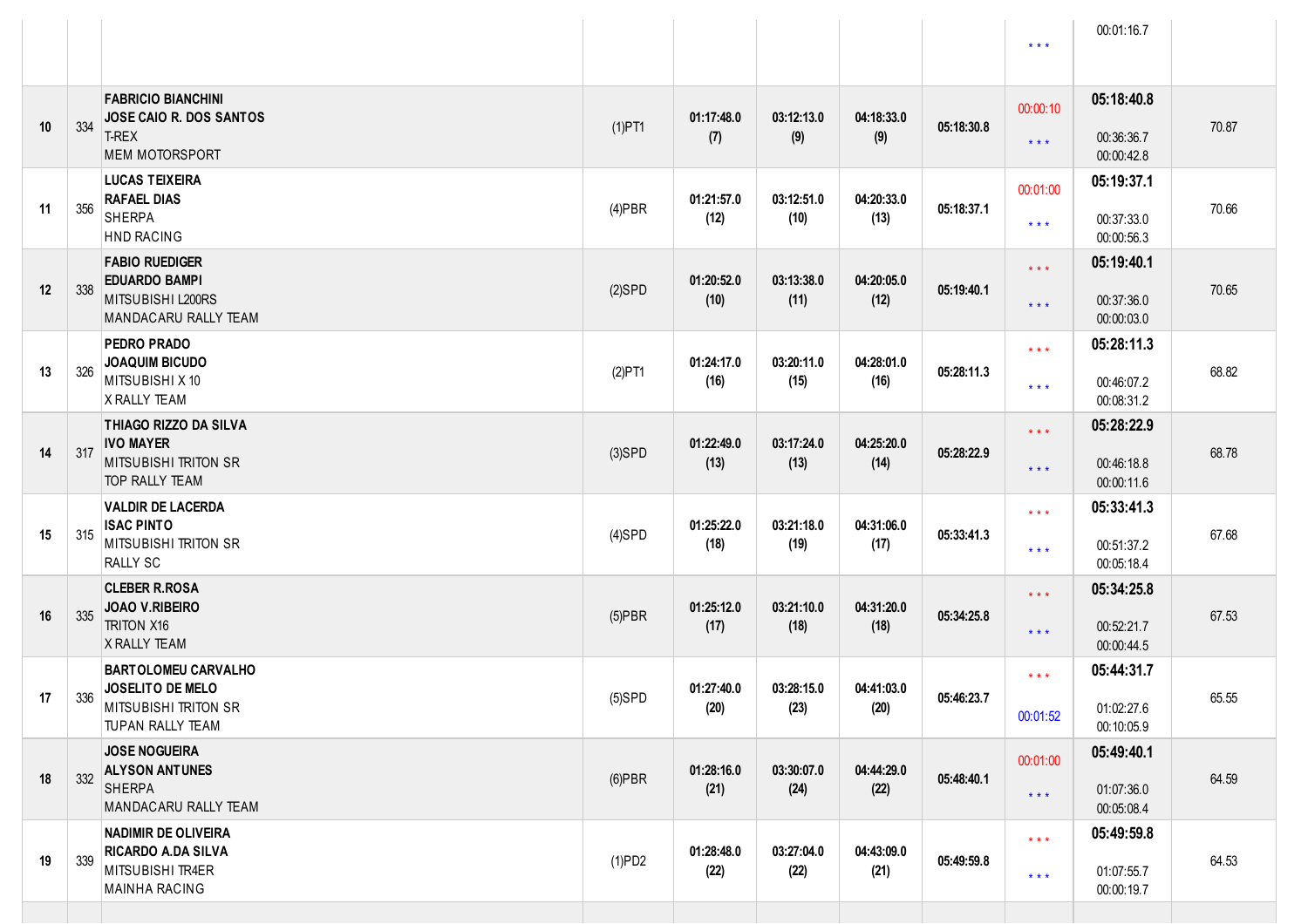| 20 | 344 | <b>SVEN FISCHER</b><br><b>JOAO LUIS STAL</b><br><b>MITSUBISHI PAJERO</b><br>CHICO RACING              | (2)PD2    | 01:26:35.0<br>(19)      | 03:25:12.0<br>(21) | 04:39:15.0<br>(19)      | 05:50:49.0 | $\star$ $\star$ $\star$<br>$***$                   | 05:50:49.0<br>01:08:44.9<br>00:00:49.2 | 64.38 |
|----|-----|-------------------------------------------------------------------------------------------------------|-----------|-------------------------|--------------------|-------------------------|------------|----------------------------------------------------|----------------------------------------|-------|
| 21 | 340 | <b>FLAVIO LUNARDI</b><br><b>FRED B.DA SILVA</b><br>CHEVROLETS10LS<br><b>BULLDOG RACING</b>            | (3)PD2    | 01:37:11.0<br>(26)      | 03:36:14.0<br>(25) | 04:52:08.0<br>(25)      | 05:56:47.1 | $\star$ $\star$ $\star$<br>$\star$ $\star$ $\star$ | 05:56:47.1<br>01:14:43.0<br>00:05:58.1 | 63.3  |
| 22 | 343 | <b>CRISTIANO ROCHA</b><br><b>ANDERSON GERALDI</b><br>MITISUBISHI L200 RS<br>MANDACARU RALLY TEAM      | $(6)$ SPD | 01:23:57.0<br>(15)      | 03:20:28.0<br>(16) | 04:50:43.0<br>(24)      | 05:56:53.2 | $\star$ $\star$ $\star$<br>$***$                   | 05:56:53.2<br>01:14:49.1<br>00:00:06.1 | 63.28 |
| 23 | 307 | <b>PAULO PICHINI</b><br><b>PAULO BOMBA</b><br><b>EVOQUE EVOQUE</b><br><b>GO2NEXT RALLY TEAM</b>       | $(3)$ PT1 | 01:34:01.0<br>(25)      | 03:38:39.0<br>(26) | 04:55:31.0<br>(26)      | 06:06:45.9 | $\star$ $\star$ $\star$<br>$***$                   | 06:06:45.9<br>01:24:41.8<br>00:09:52.7 | 61.58 |
| 24 | 330 | <b>CELSO MACEDO</b><br><b>BELEN MACEDO</b><br>MISTUBISHI TR4ER<br><b>MACEDOS RALLY TEAM</b>           | (4)PD2    | 01:39:12.0<br>(27)      | 03:48:44.0<br>(28) | 05:12:22.0<br>(28)      | 06:31:06.9 | $\star$ $\star$ $\star$<br>$\star$ $\star$ $\star$ | 06:31:06.9<br>01:49:02.8<br>00:24:21.0 | 57.74 |
| 25 | 345 | <b>FABIO FREIRE</b><br>JOAO AFRO LEAL<br>MITSUBISHI TR4<br><b>CADASSO RACING</b>                      | (5)PD2    | 01:32:18.0<br>(23)      | 03:24:41.0<br>(20) | 04:46:04.0<br>(23)      | 05:56:29.6 | 00:42:12<br>$\star$ $\star$ $\star$                | 06:38:41.6<br>01:56:37.5<br>00:07:34.7 | 56.65 |
| 26 | 355 | <b>ANTONIO TEIXEIRA</b><br><b>EMERSON ET ECHEBERE</b><br>MITSUBISHI L200RS<br><b>HND RACING</b>       | $(7)$ SPD | 01:32:55.0<br>(24)      | 03:39:37.0<br>(27) | 05:03:48.0<br>(27)      | 06:30:06.0 | 00:21:00<br>$***$                                  | 06:51:06.0<br>02:09:01.9<br>00:12:24.4 | 54.94 |
| 27 | 341 | <b>VILSON THOMAS</b><br><b>RAFAEL M. DA LUZ</b><br>MITSUBISHI TR4 ER<br><b>MAINHA RACING</b>          | (6)PD2    | 04:44:13.0<br>(28)      | 00:00:-414<br>(1)  | 00:00:-414<br>(1)       | 08:00:00.0 | 01:00:00<br>$\star$ $\star$ $\star$                | 09:00:00.0<br>04:17:55.9<br>02:08:54.0 | 41.82 |
| 28 | 331 | <b>CRISTIAN DOMECG</b><br><b>WEIDNER MOREIRA</b><br><b>MITSUBISHI TRITON</b><br><b>TOP RALLY TEAM</b> | $(8)$ SPD | 01:23:40.0<br>(14)      | 03:18:52.0<br>(14) | 04:27:43.0<br>(15)      | 08:00:00.0 | 01:00:00<br>$\star$ $\star$ $\star$                | 09:00:00.0<br>04:17:55.9<br>00:00:00.0 | 41.82 |
| 29 | 322 | <b>MICHEL TERPINS</b><br><b>MAYKEL JUSTO</b><br>T-REX<br><b>MEM MOTORSPORT</b>                        | $(4)$ PT1 | $***$                   | $***$              | $\star$ $\star$ $\star$ | 08:00:00.0 | 01:00:00<br>$\star$ $\star$ $\star$                | 09:00:00.0<br>04:17:55.9<br>00:00:00.0 | 41.82 |
| 30 | 319 | <b>JORGE WAGENFUHR JR</b><br><b>JOEL KRAVTCHENKO</b><br>MITSUBISHI L200 EVO<br>LIFE SIL RALLY         | $(5)$ PT1 | $\star$ $\star$ $\star$ | $***$              | $\star$ $\star$ $\star$ | 08:00:00.0 | 01:00:00<br>$\star$ $\star$ $\star$                | 09:00:00.0<br>04:17:55.9<br>00:00:00.0 | 41.82 |